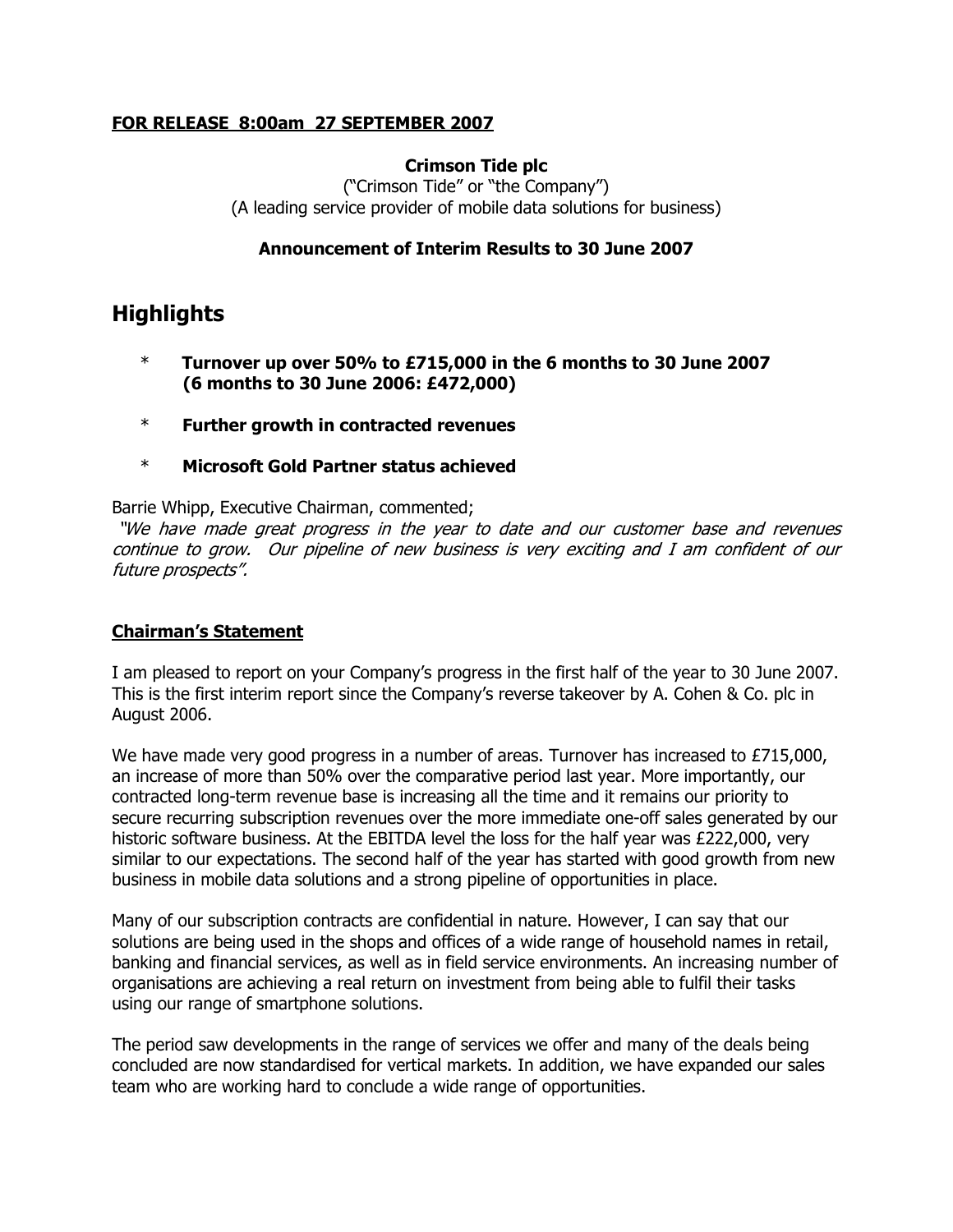Our relationship with Microsoft has strengthened considerably. The company recently achieved Gold Partner status and I was a primary speaker at the Microsoft Worldwide Partner Conference in Denver. We are planning our participation at further events, which will raise our profile in the Microsoft community.

Our subsidiary in Ireland has performed better than expected and we are implementing a number of exciting solutions in this market. Our acquisition model has proved robust and we continue to seek further growth by acquiring companies of a similar nature.

The Directors are focused on driving the business forward to achieve an early break-even position, ensuring that our contracted book of long-term receivables enhances shareholder value. We are confident in the Company's future and continue to work hard to maximise our opportunities in an exciting market.

## **Barrie Whipp**

Executive Chairman 17 September 2007

## **Operational Review**

During the first six months of 2007 the Group's priorities have been primarily focused on three areas:

- Targeted sales and marketing spend aimed at identified vertical markets where we have had successes to date
- Increasing front line sales resources and expertise to accelerate growth in mobile data solutions
- Integration of acquisition in Ireland

Some of the funds raised on the reverse takeover in August 2006 and in the further placing completed in June 2007 have been utilised on marketing the portfolio of mobile data solutions we have, with particular focus on vertical markets with most potential. To date, we have specifically targeted businesses involved with facilities management, cleaning companies and field based service engineers. This strategy has been demonstrated to be very successful and resulted in new and growing subscription business. The chosen solutions include electronic forms providing real-time information and replacing paper based systems, some with signature capture and some with more complex functionality. All are very affordable with the subscription model we have adopted and all immediately increase our customers' productivity, with real, identifiable benefits to their organisation.

New sales resources have followed up the emerging opportunities identified in the various marketing campaigns. After an initial learning period, we are now benefiting from this investment, securing new subscription business at an accelerating rate. Many businesses now recognise the considerable benefits of being able to work effectively when away from the office. As a result, the sales cycle is becoming shorter and there are numerous encouraging signs of growth within the areas we operate. In addition, the channel market is showing a great deal of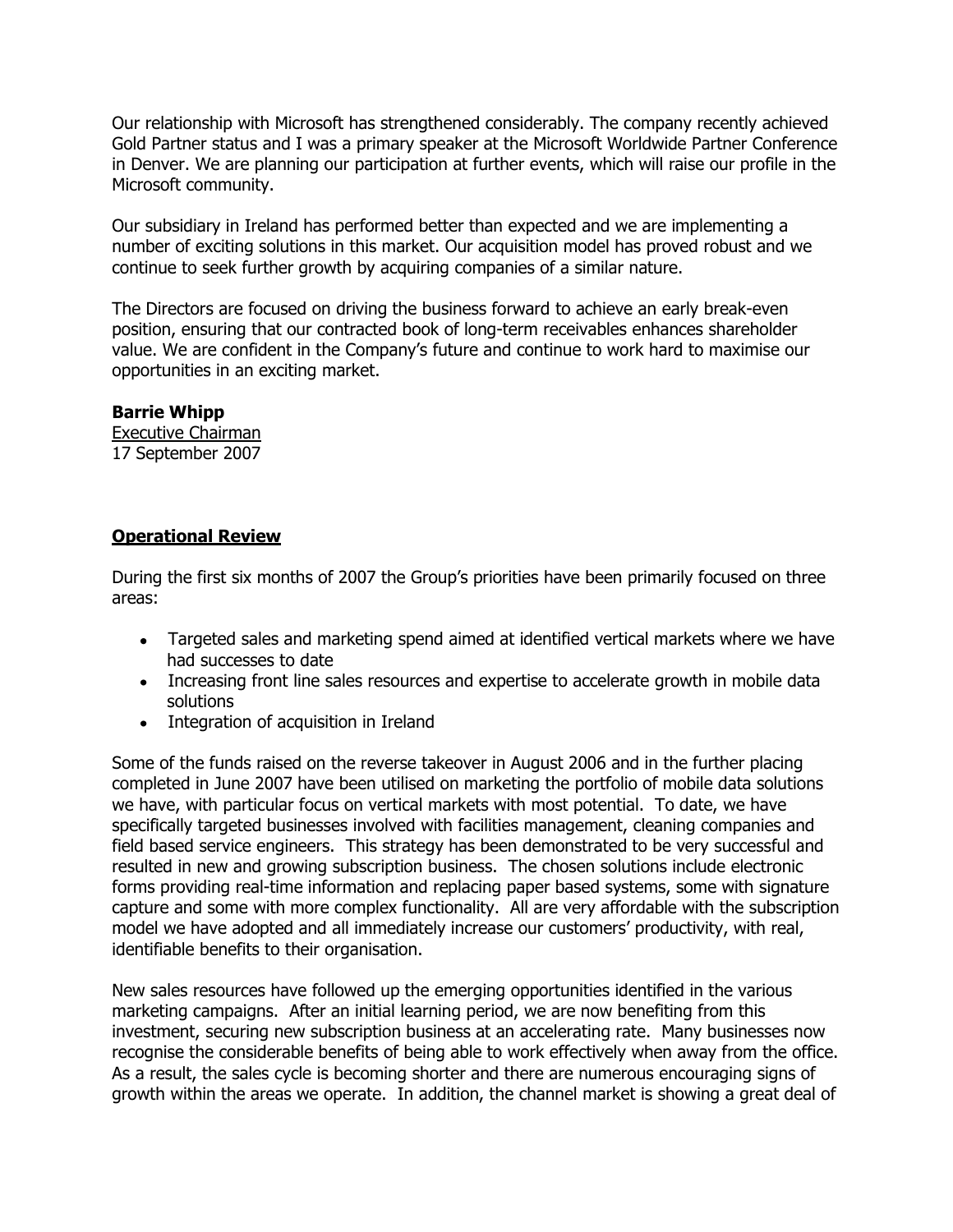interest in our services and solutions, aided by our Microsoft Gold Certification, which we will exploit over the coming months.

The acquisition in Ireland late last year has given us increased geographical coverage. The business, now renamed Crimson Tide (IE) Limited has been successfully integrated into the Group with key personnel in Ireland making a significant contribution to this achievement. Back office activities have been centralised in the UK leaving the Irish business profitable and cash generative in the first half of 2007. Cross selling opportunities are being progressed and I will advise further on this in the year end accounts.

Crimson Tide's employees have risen to the challenges brought about by the increasing rate of growth and new business being secured. We introduced an Enterprise Management Incentive (EMI) share option scheme and granted 11 million share options in February as an added incentive and in recognition of the recipients' efforts to date. The options satisfy the EMI scheme requirements and are aligned to shareholders' aims, only being exercisable if the Group's share price increases by 66% from the valuation at the time of the reverse acquisition. I would like to take this opportunity to thank the whole Crimson Tide team for their continuing dedication and hard work.

We are very pleased with the progress we have made so far, the results of which will become more apparent as the growing monthly subscription revenues accumulate over their contracted periods. The market in which we operate is increasingly familiar with the benefits of mobile working and we are confident that the outlook for the business is very promising.

#### **Stephen Goodwin**

Chief Executive 17 September 2007

Enquiries:

Crimson Tide plc Barrie Whipp, Executive Chairman 01892 542444

W.H. Ireland Limited Tim Cofman-Nicoresti 0121 616 2101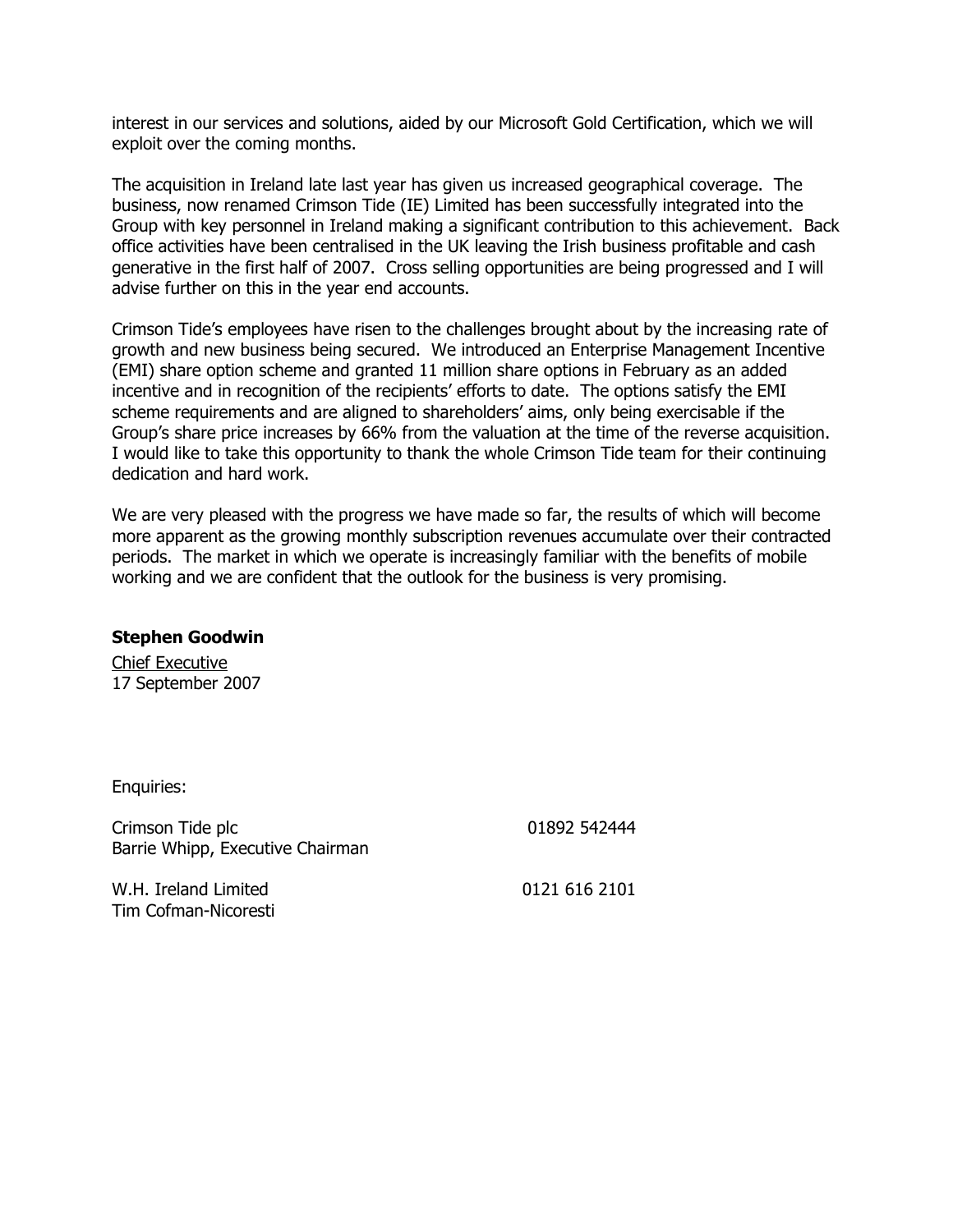## **Crimson Tide Plc**

## **Unaudited consolidated income statement for the 6 months to 30 June 2007**

|                                                                                             | <b>Unaudited</b><br><b>6 Months</b><br>ended<br>30 June<br>2007 | <b>Unaudited</b><br><b>6 Months</b><br>ended<br>30 June<br>2006 | <b>Audited</b><br><b>14 Months</b><br>ended 31<br><b>December</b><br>2006 |
|---------------------------------------------------------------------------------------------|-----------------------------------------------------------------|-----------------------------------------------------------------|---------------------------------------------------------------------------|
|                                                                                             | £000                                                            | £000                                                            | £000                                                                      |
| Revenue                                                                                     | 715                                                             | 472                                                             | 1,105                                                                     |
| Cost of sales                                                                               | (307)                                                           | (225)                                                           | (524)                                                                     |
| Gross profit                                                                                | 408                                                             | 247                                                             | 581                                                                       |
| Total operating expenses                                                                    | (648)                                                           | (295)                                                           | (876)                                                                     |
| Loss from operations                                                                        | (240)                                                           | (48)                                                            | (295)                                                                     |
| Interest income                                                                             | 7                                                               |                                                                 | 6                                                                         |
| Interest payable and similar charges                                                        | (8)                                                             | (3)                                                             | (8)                                                                       |
| Loss before taxation                                                                        | (241)                                                           | (51)                                                            | (297)                                                                     |
| Tax on loss on ordinary activities<br>Loss for period attributable to equity holders of the |                                                                 |                                                                 |                                                                           |
| parent                                                                                      | (241)                                                           | (51)                                                            | (297)                                                                     |
| Loss per share                                                                              |                                                                 |                                                                 |                                                                           |
| Basic and diluted loss per ordinary share                                                   | (0.09)p                                                         | (0.07)p                                                         | (0.13)p                                                                   |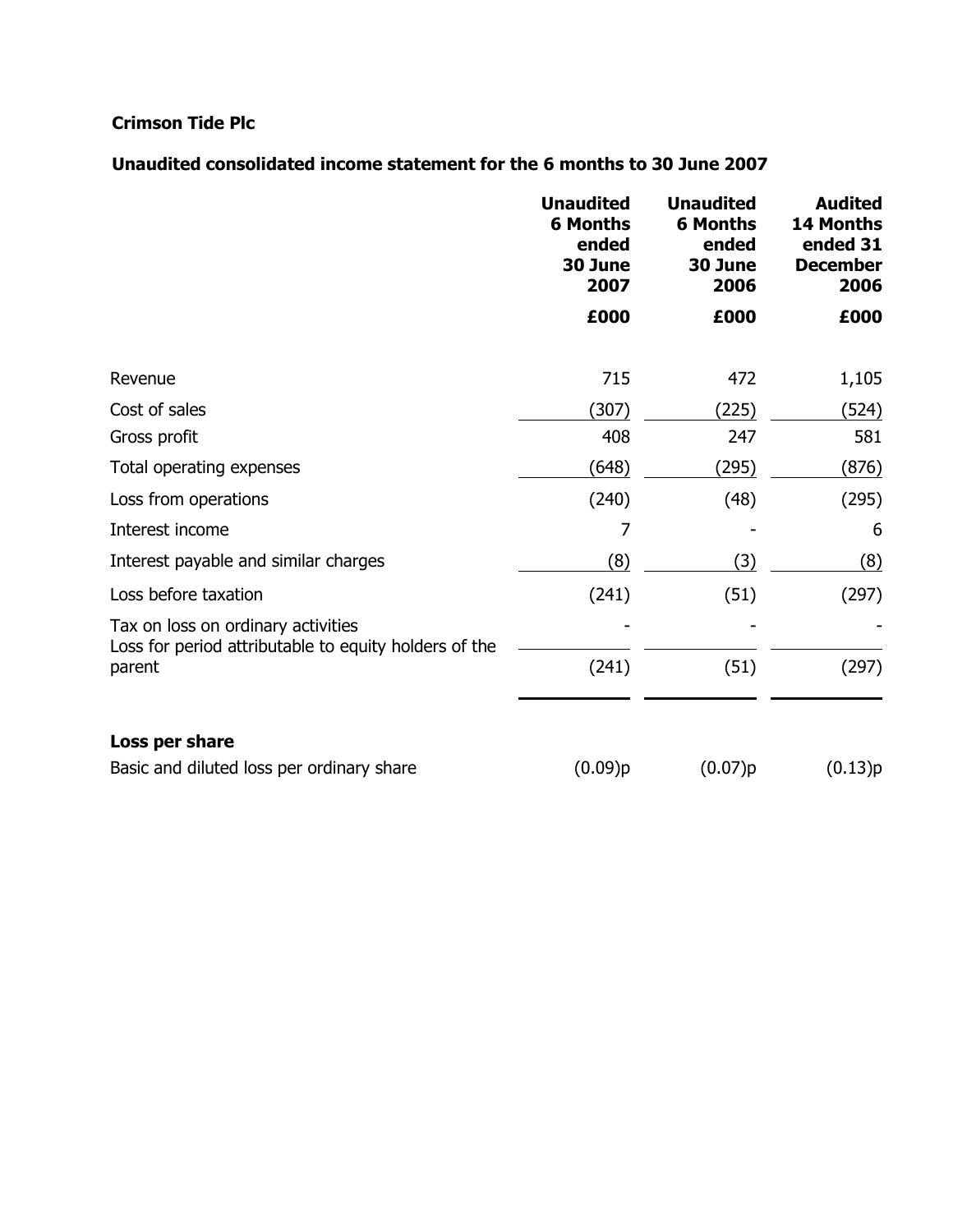## **Unaudited consolidated balance sheet as at 30 June 2007**

|                                                                  | <b>Unaudited</b><br>As at<br>30 June<br>2007<br>£000 | <b>Unaudited</b><br>As at<br>30 June<br>2006<br>£000 | <b>Audited</b><br><b>As at 31</b><br><b>December</b><br>2006<br>£000 |
|------------------------------------------------------------------|------------------------------------------------------|------------------------------------------------------|----------------------------------------------------------------------|
| <b>Fixed Assets</b>                                              |                                                      |                                                      |                                                                      |
| Intangible assets                                                | 850                                                  | 271                                                  | 732                                                                  |
| Equipment, fixtures & fittings                                   | 27                                                   | 20                                                   | 24                                                                   |
|                                                                  | 877                                                  | 291                                                  | 756                                                                  |
| <b>Current Assets</b><br>Inventories                             | 23                                                   | 11                                                   | 28                                                                   |
| Trade and other receivables                                      | 290                                                  | 166                                                  | 414                                                                  |
| Cash and cash equivalents                                        | 267                                                  | 24                                                   | 394                                                                  |
| <b>Total current assets</b>                                      | 580                                                  | 201                                                  | 836                                                                  |
| <b>Total assets</b>                                              | 1,457                                                | 492                                                  | 1,592                                                                |
| <b>Equity and liabilities</b>                                    |                                                      |                                                      |                                                                      |
| <b>Equity</b>                                                    |                                                      |                                                      |                                                                      |
| Share capital                                                    | 5,789                                                | 730                                                  | 5,679                                                                |
| Capital redemption reserve                                       | 49                                                   |                                                      | 49                                                                   |
| Share premium                                                    | 1,010                                                | 279                                                  | 915                                                                  |
| Other reserves                                                   | 457                                                  |                                                      | 457                                                                  |
| Reverse acquisition reserve                                      | (5,244)                                              |                                                      | (5,244)                                                              |
| Retained earnings                                                | (1, 404)                                             | (927)                                                | (1, 163)                                                             |
| <b>Total Equity</b>                                              | 657                                                  | 82                                                   | 693                                                                  |
| <b>Creditors</b><br>Amounts falling due within one year          | 681                                                  | 376                                                  | 763                                                                  |
| <b>Creditors</b><br>Amounts falling due after more than one year | 119                                                  | 34                                                   | 136                                                                  |
| <b>Total liabilities</b>                                         | 800                                                  | 410                                                  | 899                                                                  |
| <b>Total equity and liabilities</b>                              | 1,457                                                | 492                                                  | 1,592                                                                |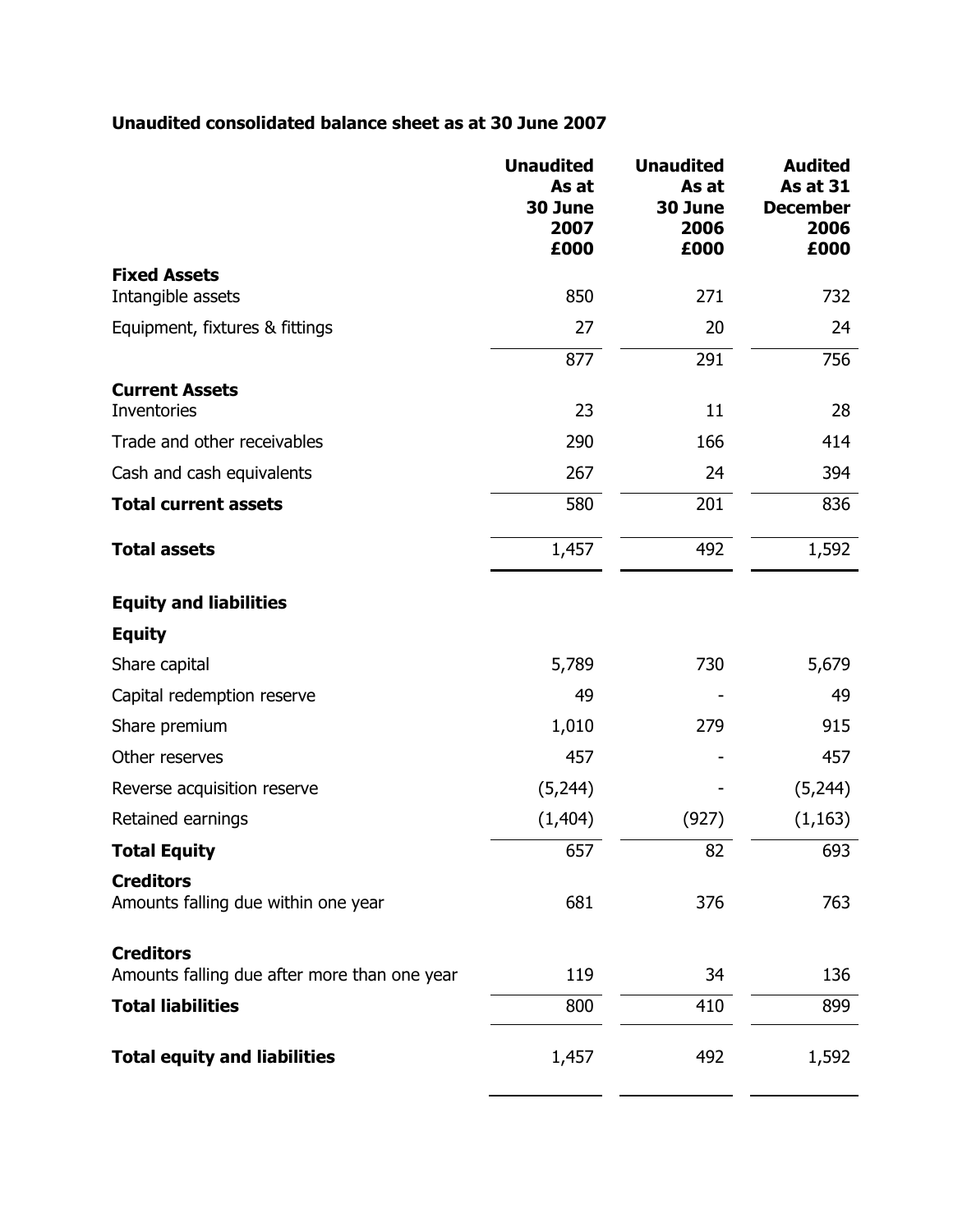|                                                       | <b>Share</b><br>capital<br>£000 | <b>Capital</b><br>redemp-<br>tion<br>reserve<br>£000 | <b>Share</b><br>premium<br>£000 | <b>Other</b><br>reserves<br>£000 | <b>Reverse</b><br>acquis-<br>ition<br>reserve<br>£000 | <b>Retained</b><br>earnings<br>£000 | Total<br>£000 |
|-------------------------------------------------------|---------------------------------|------------------------------------------------------|---------------------------------|----------------------------------|-------------------------------------------------------|-------------------------------------|---------------|
| Balance as at 31<br>December 2005                     | 730                             |                                                      | 279                             |                                  |                                                       | (876)                               | 133           |
| Loss for the period                                   |                                 |                                                      |                                 |                                  |                                                       | (51)                                | (51)          |
| <b>Balance as at</b><br>30 June 2006                  | 730                             | $\overline{\phantom{0}}$                             | 279                             |                                  |                                                       | (927)                               | 82            |
|                                                       |                                 |                                                      |                                 |                                  |                                                       |                                     |               |
|                                                       |                                 |                                                      |                                 |                                  |                                                       |                                     |               |
| Balance as at 31<br>December 2006                     | 5,679                           | 49                                                   | 915                             | 457                              | (5,244)                                               | (1, 163)                            | 693           |
| Loss for the period                                   |                                 | $\qquad \qquad \blacksquare$                         |                                 |                                  |                                                       | (241)                               | (241)         |
| Proceeds from<br>new shares issued<br>during 6 months | 110                             |                                                      | 95                              |                                  |                                                       |                                     | 205           |

# **Unaudited consolidated statement of changes in equity as at 30 June 2007**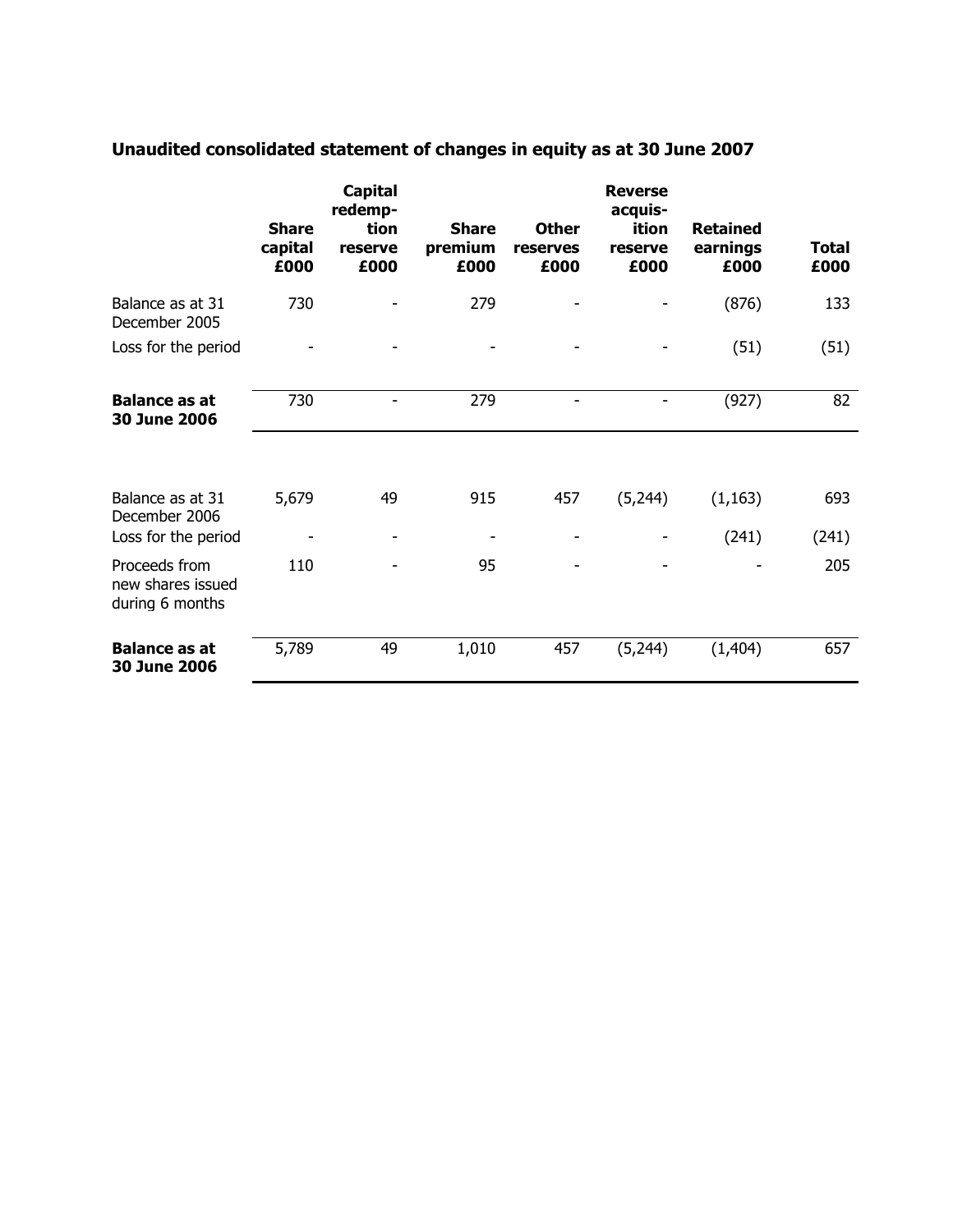## **Unaudited consolidated statement of cashflows for the 6 months to 30 June 2007**

|                                                                    | <b>Unaudited</b><br><b>6 Months</b><br>ended<br>30 June<br>2007<br>£000 | <b>Unaudited</b><br><b>6 Months</b><br>ended<br>30 June<br>2006<br>£000 | <b>Audited</b><br>14 Months<br>ended<br>31<br><b>December</b><br>2006<br>£000 |
|--------------------------------------------------------------------|-------------------------------------------------------------------------|-------------------------------------------------------------------------|-------------------------------------------------------------------------------|
| <b>Cash flows from operating activities</b>                        |                                                                         |                                                                         |                                                                               |
| Loss from operations                                               | (240)                                                                   | (48)                                                                    | (295)                                                                         |
| Adjustments for:<br>Amortisation of Intangible Assets              | 16                                                                      | 16                                                                      | 47                                                                            |
| Depreciation of equipment, fixtures and fittings                   | 2                                                                       | 7                                                                       | 23                                                                            |
| Operating cash flows before movement in                            |                                                                         |                                                                         |                                                                               |
| working capital and provisions                                     | (222)                                                                   | (25)                                                                    | (225)                                                                         |
| Decrease in inventories<br>Decrease in trade and other receivables | 5                                                                       |                                                                         | 17                                                                            |
| (Decrease)/Increase in trade and other payables                    | 123<br>(207)                                                            | 10<br>28                                                                | (33)                                                                          |
|                                                                    |                                                                         |                                                                         |                                                                               |
| Cash generated from operations                                     | (301)                                                                   | 13                                                                      | (241)                                                                         |
| Income taxes paid                                                  |                                                                         |                                                                         |                                                                               |
| Net cash (used in)/ from operating<br><b>activities</b>            | (301)                                                                   | 13                                                                      | (241)                                                                         |
| Cash flows from investing activities and<br>servicing of finance   |                                                                         |                                                                         |                                                                               |
| Purchase of fixed assets                                           | (4)                                                                     | (9)                                                                     |                                                                               |
| Acquisition of subsidiaries                                        |                                                                         |                                                                         | (467)                                                                         |
| Interest received                                                  | 7                                                                       |                                                                         | 6                                                                             |
| Interest paid                                                      | (8)                                                                     | (3)                                                                     | (8)                                                                           |
| Net cash used in investing activities                              | (5)                                                                     | (12)                                                                    | (469)                                                                         |
| <b>Cash flows from financing activities</b>                        |                                                                         |                                                                         |                                                                               |
| Proceeds on issues of shares                                       | 205                                                                     |                                                                         | 848                                                                           |
| Net (decrease)/increase in borrowings                              | (22)                                                                    | 1                                                                       | 147                                                                           |
| <b>Net cash from financing activities</b>                          | 183                                                                     | 1                                                                       | 995                                                                           |
| Net (decrease)/increase in cash and cash<br>equivalents            | (123)                                                                   | 2                                                                       | 285                                                                           |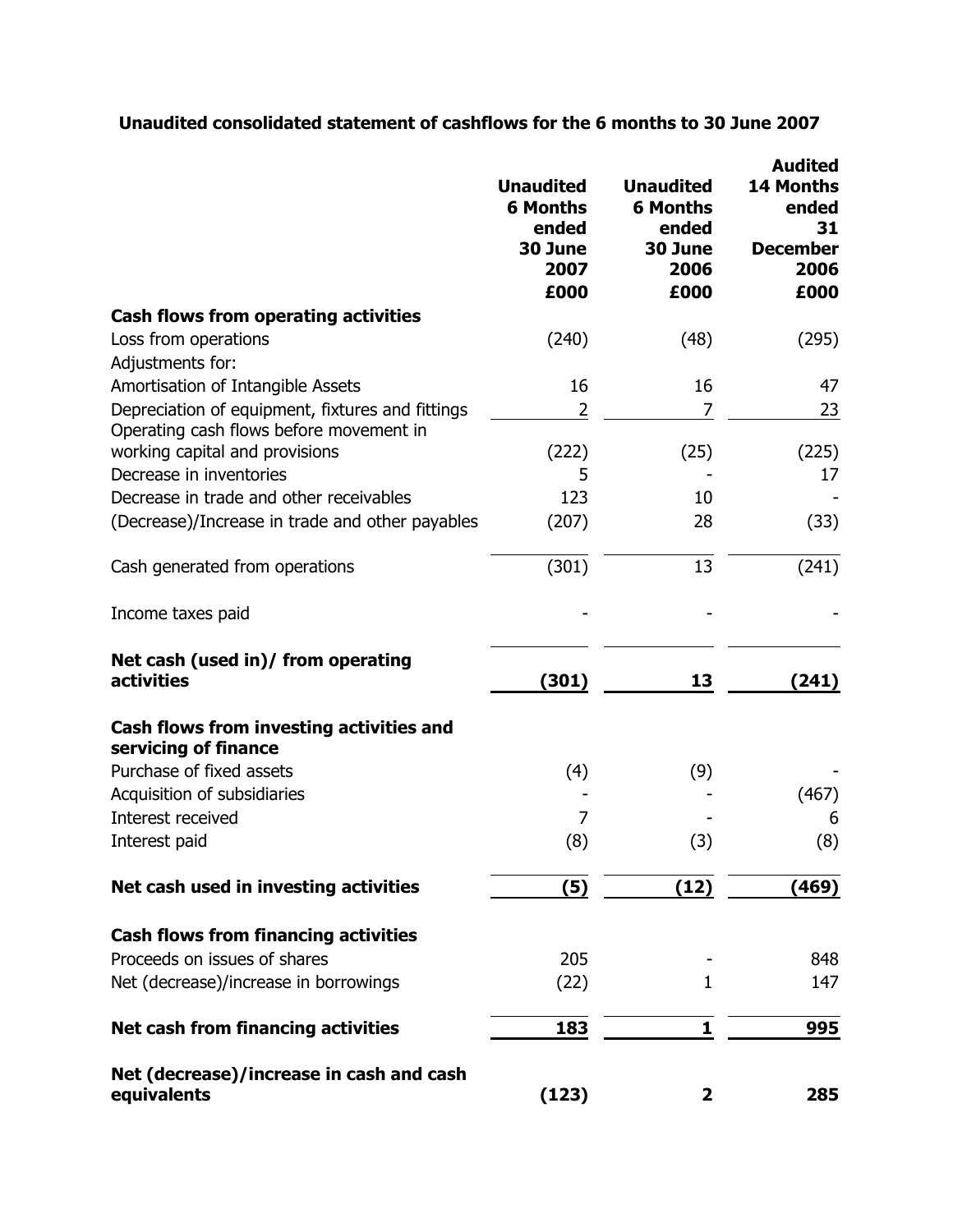| Net cash and cash equivalents at end of<br>period       | 248 | 24  | 371 |
|---------------------------------------------------------|-----|-----|-----|
| Net cash and cash equivalents at beginning of<br>period | 371 | -22 | 86  |

## **Crimson Tide plc**

## **Notes to the Unaudited Interim Results for the 6 months ended 30 June 2007**

## **1. Basis of preparation of interim report**

The information for the period ended 30 June 2007 does not constitute statutory accounts as defined in section 240 of the Companies Act 1985. It has been prepared in accordance with the accounting policies set out in, and is consistent with, the audited financial statements for the fourteen months ended 31 December 2006. A copy of the statutory accounts for that period has been delivered to the Registrar of Companies. The auditor's report on those accounts was unqualified and did not contain statements under Section 237(2) or (3) of the Companies Act 1985.

The interim financial report has been prepared using accounting policies consistent with International Financial Reporting Standards. The financial statements have been prepared under the historical cost basis and the comparative information relates to Crimson Tide mPro Limited reflecting a continuation of the business of Crimson Tide mPro Limited following the reverse acquisition by A. Cohen & Co. plc in 2006.